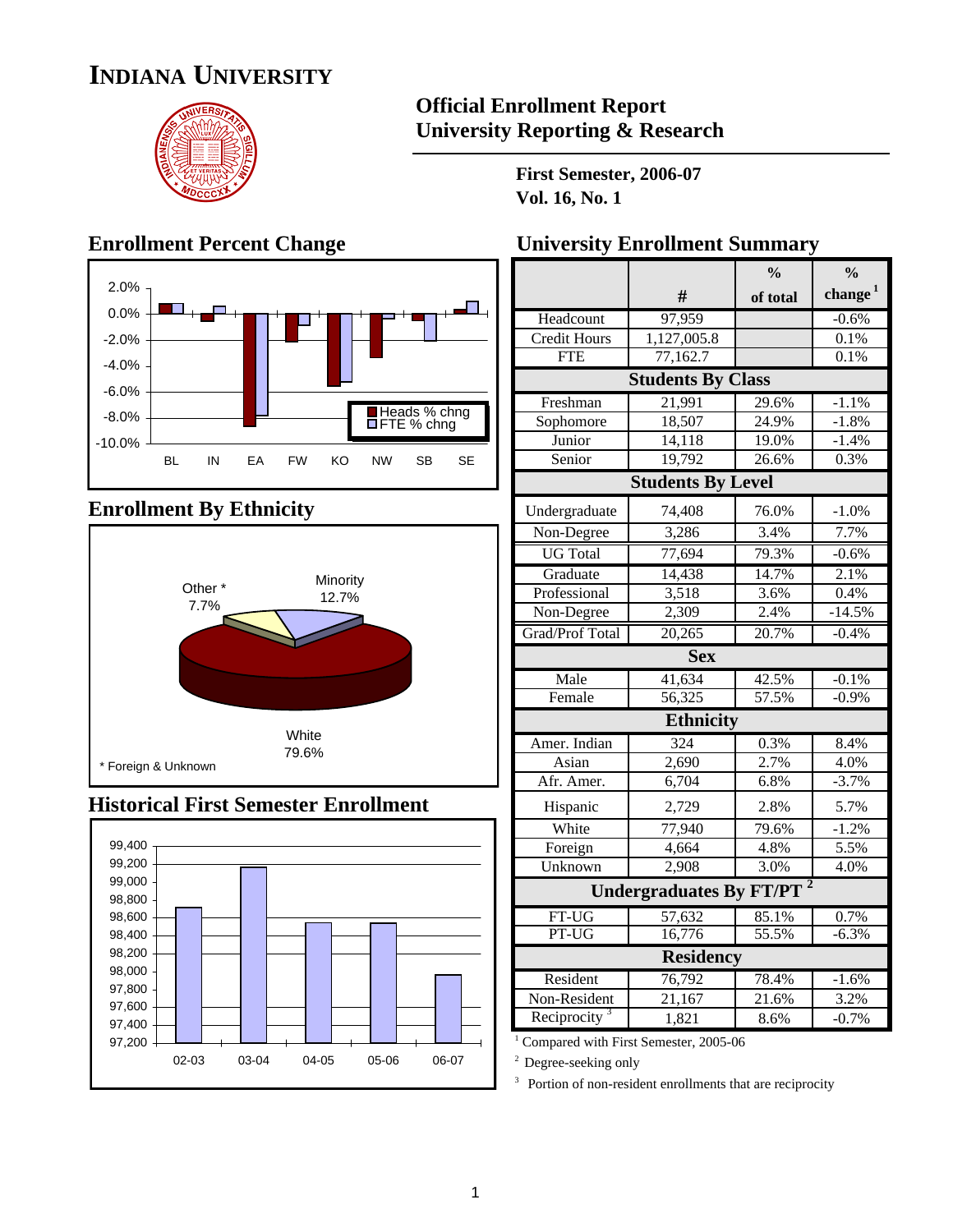# **Campus Enrollment Summary**

| Dy Headcount, Create Hours, and I TD |                                |                  |          |               |                     |          |               |               |          |  |
|--------------------------------------|--------------------------------|------------------|----------|---------------|---------------------|----------|---------------|---------------|----------|--|
|                                      |                                | <b>Headcount</b> |          |               | <b>Credit Hours</b> |          |               | <b>FTE</b>    |          |  |
|                                      | $\frac{0}{0}$<br>$\frac{0}{0}$ |                  |          | $\frac{0}{0}$ | $\frac{0}{0}$       |          | $\frac{0}{0}$ | $\frac{0}{0}$ |          |  |
|                                      | #                              | of total         | change   | #             | of total            | change   | #             | of total      | change   |  |
| <b>BL</b>                            | 38,247                         | 39.0%            | 0.8%     | 514,181.5     | 45.6%               | 0.8%     | 35,381.3      | 45.9%         | 0.8%     |  |
| IN                                   | 29,764                         | 30.4%            | $-0.6%$  | 317,611.3     | 28.2%               | $0.6\%$  | 21,814.1      | 28.3%         | 0.6%     |  |
| EA                                   | 2,246                          | 2.3%             | $-8.7\%$ | 21,688.0      | 1.9%                | $-7.8\%$ | 1,449.9       | 1.9%          | $-7.8\%$ |  |
| <b>FW</b>                            | 6,546                          | 6.7%             | $-2.1%$  | 68,145.0      | $6.0\%$             | $-0.9\%$ | 4,599.7       | $6.0\%$       | $-0.8%$  |  |
| KO                                   | 2,734                          | 2.8%             | $-5.6\%$ | 26,687.0      | 2.4%                | $-5.1\%$ | 1,790.9       | 2.3%          | $-5.2\%$ |  |
| <b>NW</b>                            | 4,819                          | 4.9%             | $-3.4%$  | 47,824.0      | 4.2%                | $-0.3%$  | 3,241.6       | 4.2%          | $-0.4%$  |  |
| SB                                   | 7,420                          | 7.6%             | $-0.5%$  | 69,981.0      | 6.2%                | $-1.9\%$ | 4,765.4       | 6.2%          | $-2.1%$  |  |
| <b>SE</b>                            | 6,183                          | 6.3%             | 0.3%     | 60,888.0      | 5.4%                | 1.1%     | 4,119.9       | 5.3%          | 1.0%     |  |
|                                      |                                |                  |          |               |                     |          |               |               |          |  |

# **By Headcount, Credit Hours, and FTE**

# **Historical First Semester Enrollment**



#### **By Undergraduate Enrollment Status By Residency**

|           | <b>Full-Time UG</b> |                         |       | Part-Time UG            |        | <b>Resident</b>           |                         |        | <b>Non-Resident</b>       |                         |
|-----------|---------------------|-------------------------|-------|-------------------------|--------|---------------------------|-------------------------|--------|---------------------------|-------------------------|
|           | #                   | $\frac{0}{0}$<br>change | #     | $\frac{0}{0}$<br>change | #      | $\frac{0}{0}$<br>of total | $\frac{0}{0}$<br>change | #      | $\frac{0}{0}$<br>of total | $\frac{0}{0}$<br>change |
| <b>BL</b> | 28.138              | 1.0%                    | 1,120 | $-10.2%$                | 22,360 | 29.1%                     | $-1.0\%$                | 15,887 | 75.1%                     | 3.3%                    |
| IN        | 13,778              | 1.3%                    | 6,443 | $-7.1%$                 | 27.186 | 35.4%                     | $-1.0\%$                | 2,578  | 12.2%                     | 4.2%                    |
| EA        | 1.174               | $-7.9\%$                | 750   | $-12.1%$                | 1.960  | 2.6%                      | $-8.3\%$                | 286    | 1.4%                      | $-10.9\%$               |
| <b>FW</b> | 3.894               | 0.9%                    | 1.893 | $-7.1%$                 | 6.299  | 8.2%                      | $-2.0\%$                | 247    | 1.2%                      | $-5.0\%$                |
| KO        | 1.360               | $-3.5%$                 | 1.008 | $-9.6%$                 | 2,711  | 3.5%                      | $-5.7\%$                | 23     | 0.1%                      | 15.0%                   |
| <b>NW</b> | 2.494               | 3.3%                    | 1.509 | $-7.3\%$                | 4.759  | 6.2%                      | $-3.5\%$                | 60     | 0.3%                      | 11.1%                   |
| <b>SB</b> | 3,543               | $-2.0\%$                | 2,171 | $-1.5\%$                | 6.957  | 9.1%                      | $-1.3\%$                | 463    | 2.2%                      | 13.8%                   |
| <b>SE</b> | 3,251               | 1.6%                    | 1,882 | 0.2%                    | 4,560  | 5.9%                      | $0.0\%$                 | 1,623  | 7.7%                      | 1.2%                    |

*FW - IU Students Only*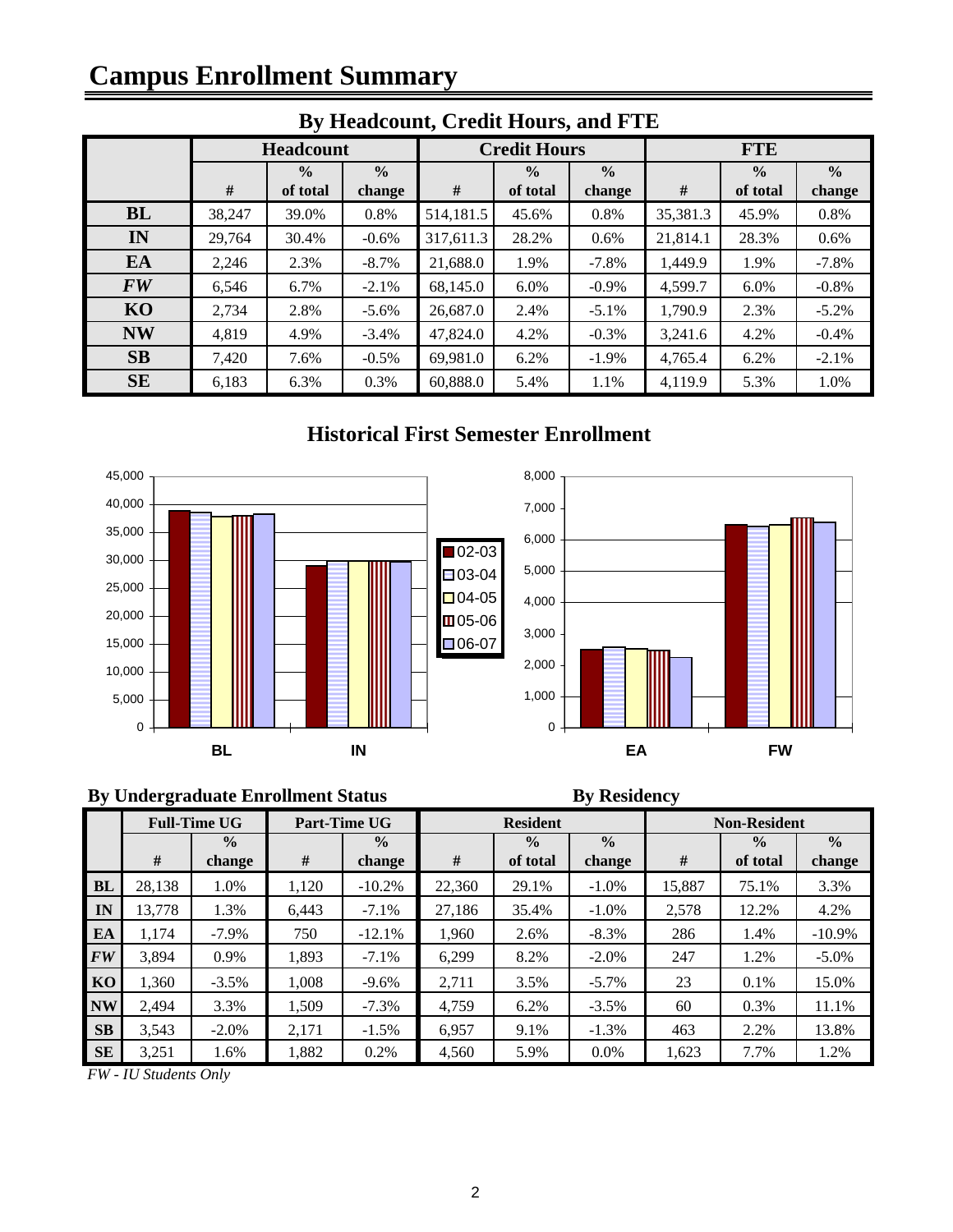|           | Freshman |               |               |       | <b>Sophomore</b> |               |       | <b>Junior</b> |               |       | <b>Senior</b> |               |
|-----------|----------|---------------|---------------|-------|------------------|---------------|-------|---------------|---------------|-------|---------------|---------------|
|           |          | $\frac{0}{0}$ | $\frac{0}{0}$ |       | $\frac{0}{0}$    | $\frac{0}{0}$ |       | $\frac{0}{0}$ | $\frac{0}{0}$ |       | $\frac{0}{0}$ | $\frac{0}{0}$ |
|           | #        | of total      | change        | #     | of total         | change        | #     | of total      | change        | #     | of total      | change        |
| <b>BL</b> | 8,126    | 27.8%         | 4.7%          | 7,260 | 24.8%            | 6.4%          | 6,129 | 20.9%         | $-8.0\%$      | 7,743 | 26.5%         | $-1.6%$       |
| IN        | 5,213    | 25.8%         | $-2.1\%$      | 4,950 | 24.5%            | $-9.4%$       | 3,898 | 19.3%         | 5.5%          | 6,160 | 30.5%         | 1.8%          |
| EA        | 661      | 34.4%         | $-20.7\%$     | 520   | 27.0%            | $-11.4%$      | 302   | 15.7%         | $-2.3%$       | 441   | 22.9%         | 10.8%         |
| <b>FW</b> | 2,175    | 33.2%         | $-9.2%$       | 1,382 | 21.1%            | 6.5%          | 879   | 13.4%         | 10.0%         | 1,351 | 20.6%         | $-3.8\%$      |
| KO        | 776      | 28.4%         | $-19.4%$      | 749   | 27.4%            | $-4.5%$       | 361   | 13.2%         | 8.4%          | 482   | 17.6%         | 8.3%          |
| <b>NW</b> | 1.442    | 29.9%         | $-3.9\%$      | 1,107 | 23.0%            | $-4.7\%$      | 583   | 12.1%         | 3.9%          | 871   | 18.1%         | 6.3%          |
| <b>SB</b> | 2,065    | 27.8%         | 3.1%          | 1,370 | 18.5%            | $-3.5%$       | 937   | 12.6%         | $-0.1\%$      | 1,342 | 18.1%         | $-8.0\%$      |
| <b>SE</b> | 1,533    | 24.8%         | 4.9%          | 1,169 | 18.9%            | $-11.2%$      | 1.029 | 16.6%         | 1.1%          | l,402 | 22.7%         | 9.3%          |

# **By Undergraduate Class Standing**

## **Historical First Semester Enrollment**



#### **Graduate and Professional Enrollment**

|           | <b>Graduate</b> |         |               | <b>Professional</b> |       |               | <b>Male</b> |               |               | Female |               |               |
|-----------|-----------------|---------|---------------|---------------------|-------|---------------|-------------|---------------|---------------|--------|---------------|---------------|
|           |                 |         | $\frac{0}{0}$ |                     |       | $\frac{0}{0}$ |             | $\frac{0}{0}$ | $\frac{0}{0}$ |        | $\frac{0}{0}$ | $\frac{0}{0}$ |
|           | #               |         | change        | #                   |       | change        | $\#$        | of total      | change        | #      | of total      | change        |
| <b>BL</b> | 7,010           | 48.6%   | 0.9%          | 938                 | 26.7% | $-1.7%$       | 18,426      | 44.3%         | 0.6%          | 19,821 | 35.2%         | 0.9%          |
| IN        | 5,144           | 35.6%   | 8.6%          | 2,580               | 73.3% | 1.2%          | 12,445      | 29.9%         | $-1.0\%$      | 17,319 | 30.7%         | $-0.3%$       |
| EA        | $\Omega$        | $0.0\%$ | n/a           |                     |       |               | 719         | 1.7%          | $-8.6\%$      | 1,527  | 2.7%          | $-8.7\%$      |
| <b>FW</b> | 501             | 3.5%    | $-6.0\%$      |                     |       |               | 2.670       | 6.4%          | 1.2%          | 3,876  | 6.9%          | $-4.3%$       |
| KO        | 62              | 0.4%    | $-19.5%$      |                     |       |               | 844         | 2.0%          | $-3.8\%$      | 1,890  | 3.4%          | $-6.3\%$      |
| <b>NW</b> | 401             | 2.8%    | 3.9%          |                     |       |               | 1,445       | 3.5%          | $-1.8%$       | 3,374  | $6.0\%$       | $-4.0\%$      |
| <b>SB</b> | 734             | 5.1%    | $-9.6%$       |                     |       |               | 2.814       | 6.8%          | 1.0%          | 4,606  | 8.2%          | $-1.4%$       |
| SE        | 586             | 4.1%    | $-9.3%$       |                     |       |               | 2,271       | 5.5%          | 1.3%          | 3,912  | 6.9%          | $-0.3%$       |

*FW - IU Students Only*